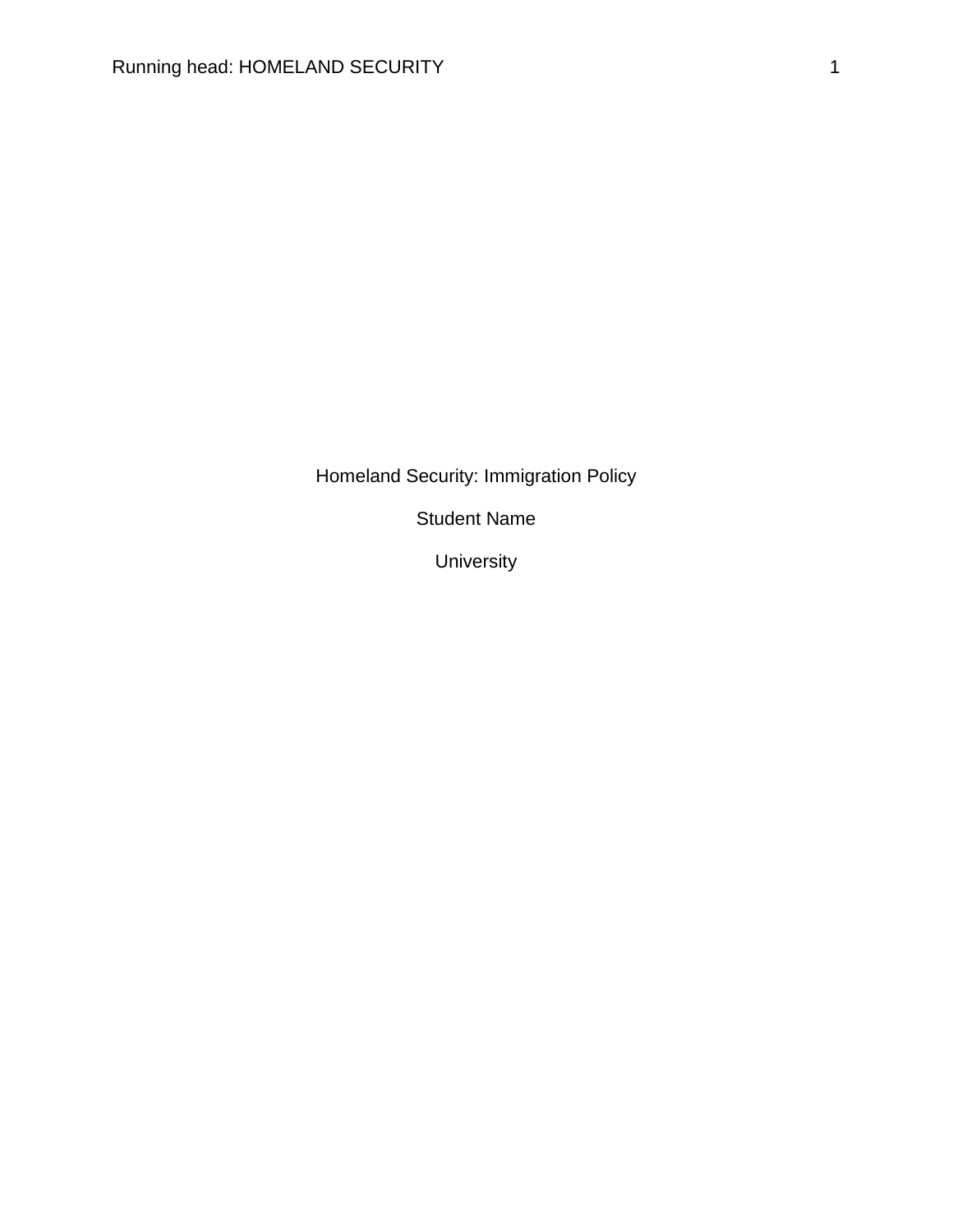# **Outline**

- I. Introduction
- II. Homeland Security and Immigration Policy
	- A. Homeland Security
	- B. Immigration Policy
	- C. Immigration Policy in the United States
	- D. Evolution of the United States Immigration Policy
	- E. Categories of the Lawful Admission to the United States
	- F. Enforcement of Immigration Laws

III. Conclusion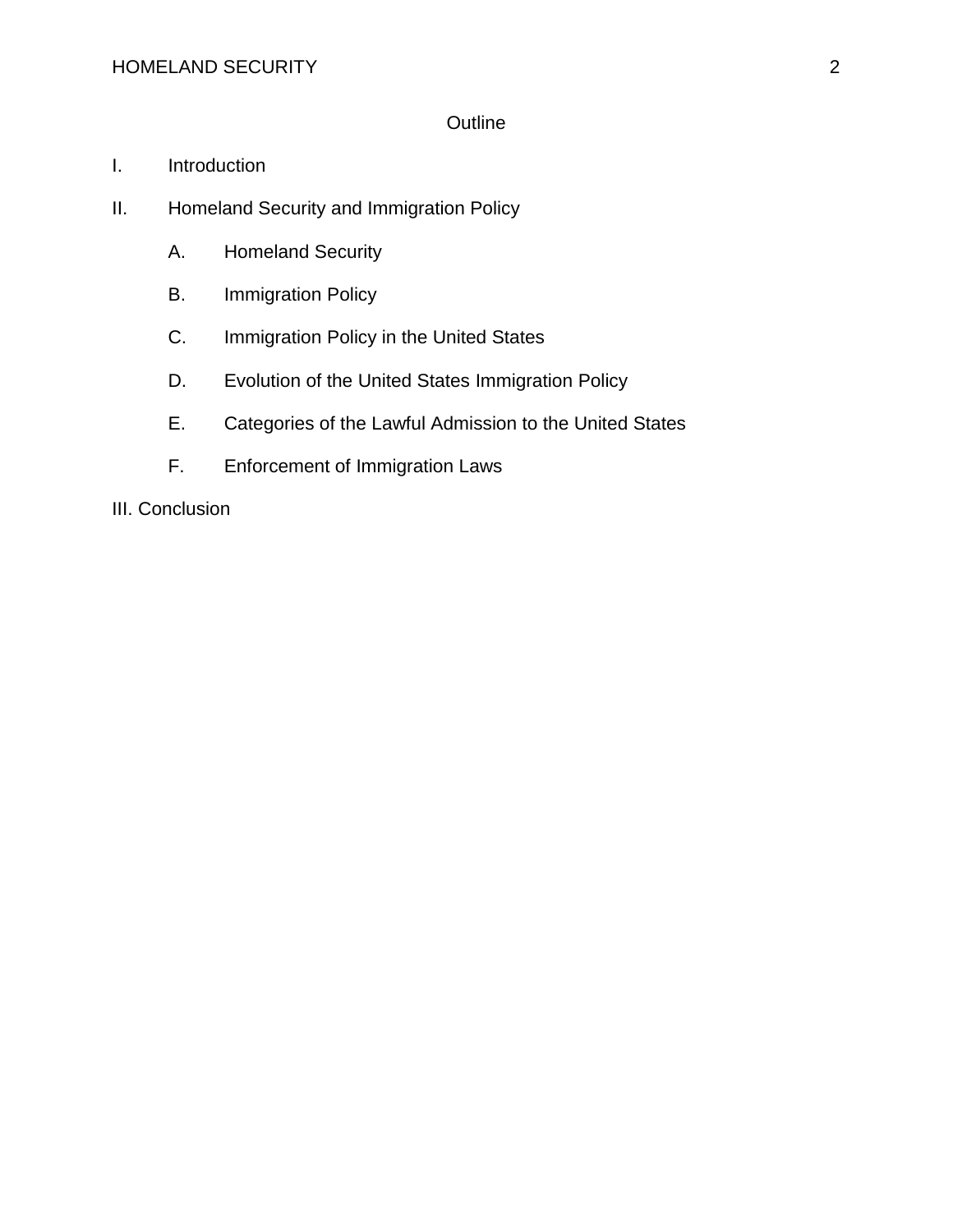Homeland Security: Immigration Policy

### **Introduction**

Immigration laws are a vital element for a country to develop and be safe; they are used to regulate the entry of foreign citizens into their respective countries. Moreover, policies are aimed at protecting refugees as well as those seeking for temporary or permanent asylum who may face abuse in their native land. Immigration policy has been instrumental in ensuring the safety of both visitors and locals in any given country. In addition, it has provided opportunities for tourism and international growth, especially in developing countries. It also contributes to restoring confidence in the government's sole objective of protecting its citizen's. There are various laws governing immigration policies. In fact, immigration policy has undergone several changes all over the globe. For instance, since it was established, the institution of immigration had been the subject of legislation in the United States. It is quite important to note that immigration policies adopted immediately aroused sharp debates among critics in terms of human rights concerning the freedom of interaction as well as the right of free movement. These have caused jitters in some countries, especially in the United States and the United Kingdom, which most people from developing countries see as safe havens. As this debate continues, governments of these countries keep strengthening their safety measures through legislations on immigration policy. This paper will explore immigration policy as entailed in homeland security. It will also endeavor to examine its contents as well as the changes it has undergone since its conception to the present day.

**Homeland Security and Immigration Policy**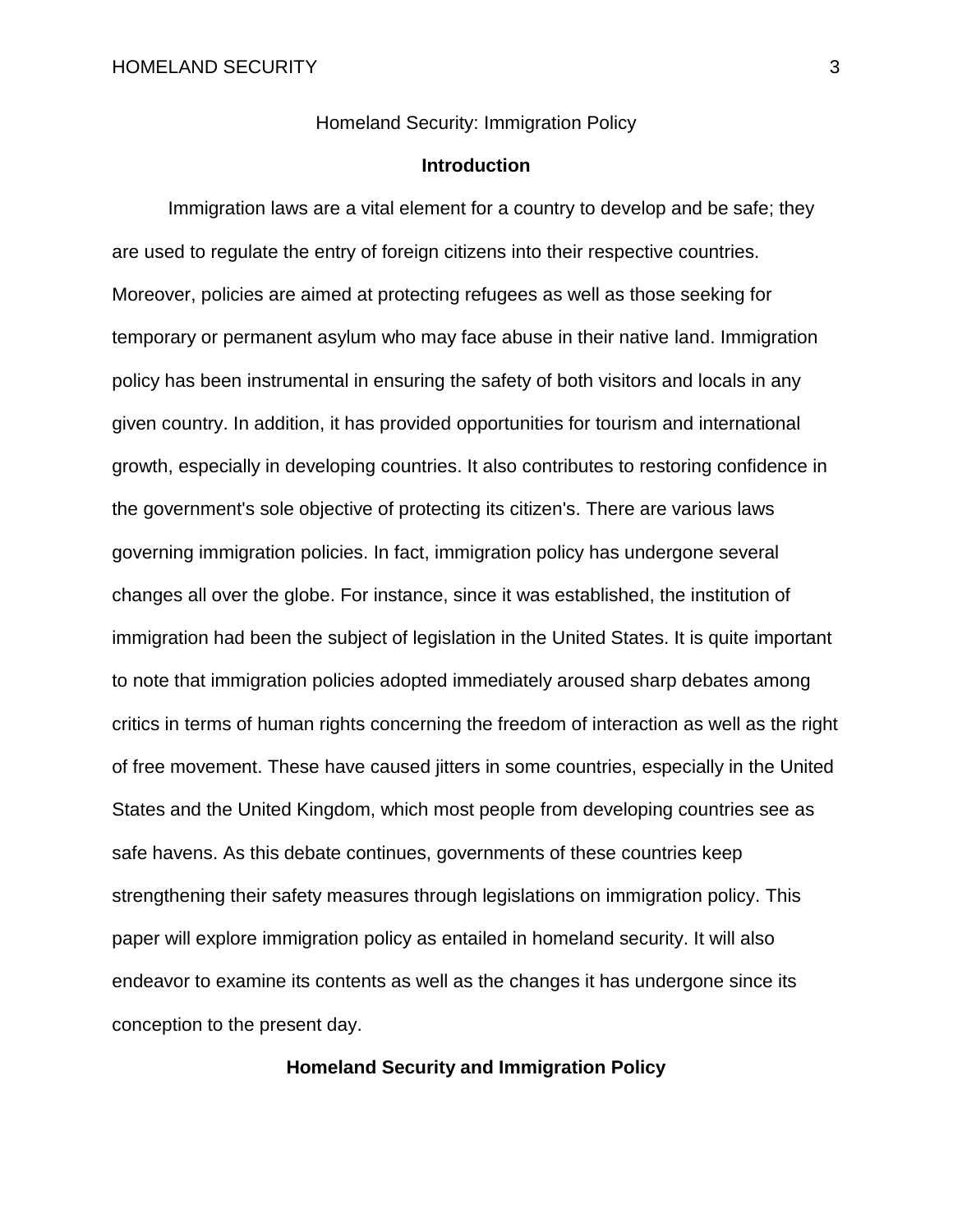# **Homeland Security**

"Homeland security" is a term used to refer to the US government department agencies credited with the responsibility of protecting its states from any possible terrorist threats. In essence, its main concern is to ensure the protection of its citizens from terrorists' attacks. Their key aims are to try to minimize any hazards that may arise or any damages that can be possibly caused by any intruders. Moreover, they are also credited with reducing the country's vulnerability to terrorist acts. This cannot be achieved without involving immigration laws and policies. It is for this reason that homeland security works in close collaboration with immigration department to ensure that there is no influx of extremists into the United States of America (Kettl, 2007). It is clear that terrorist threats can arise from within or outside of the country. It is also well known that most patriotic United States nationals cannot conduct activities aimed at endangering the lives of its fellow compatriots. This leaves one possible cause of such activities: an enemy living within the borders of the United States or outside the country but planning to enter. For the criminal to get access into the country, the passage through immigration procedure should be passed through (Kettl, 2007). For this reason, immigration policies have a direct link with homeland security and require close monitoring to step up security.

The first records of the term "homeland security" dates back to the 2001 September attacks. There followed a reorganization of some of the main United States' government agencies. It may, therefore, be used to refer to actions or activities of homeland security department as well as other stakeholders, like Senators and Congress on homeland security. Homeland security department, therefore, has the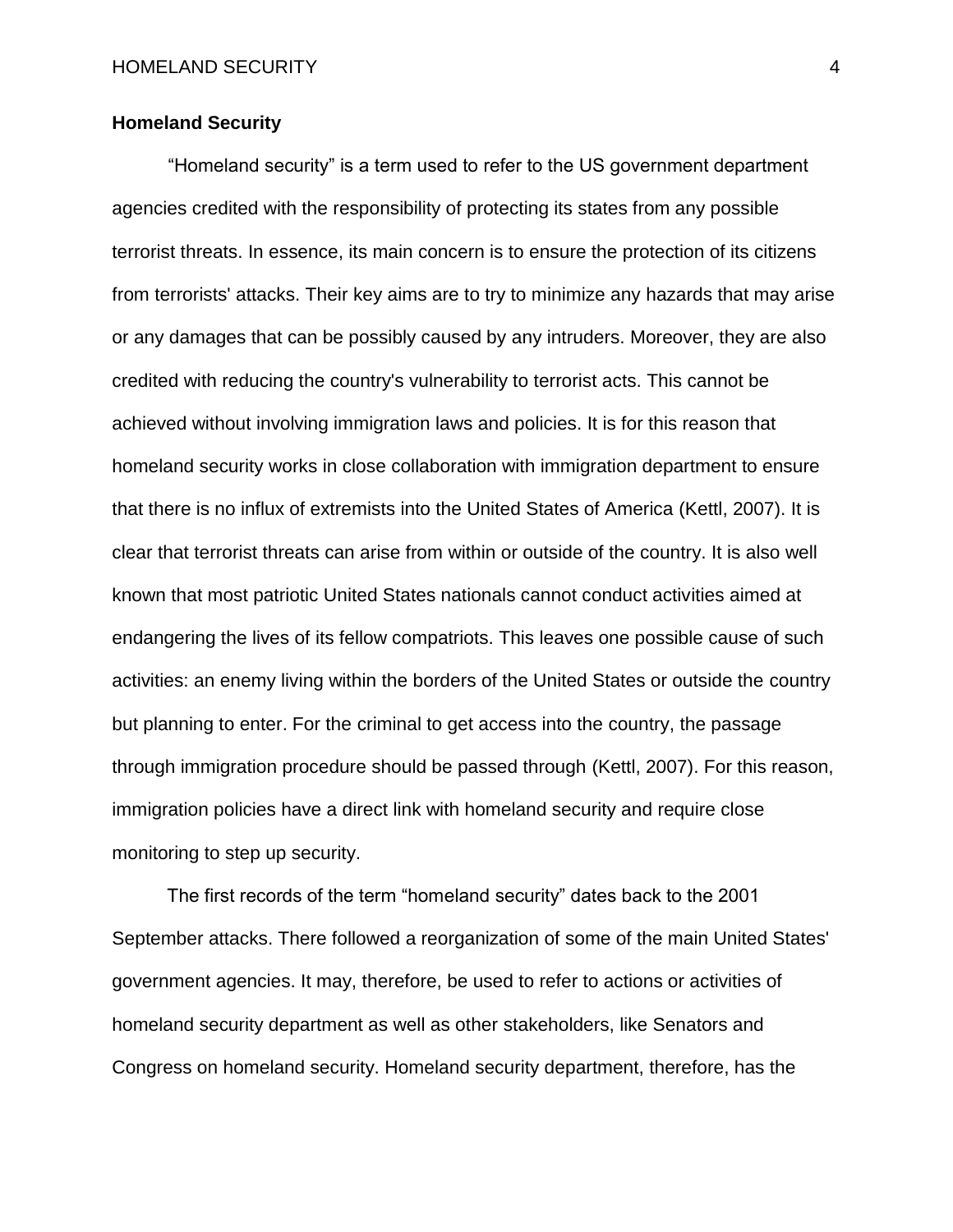#### HOMELAND SECURITY 5

responsibility of protecting its citizens from external aggression, threats, and attacks. This department, along with Homeland Defense, incorporates over 180 federal agencies, including the National Guard agency, among others. This shows how crucial the functions of this department are. In this regard, immigration policies form an integral part of homeland security, as scrutiny of entrants into the United States, have to be made with reference to Homeland Security Act of 2002 (Homeland Security Act of 2002). Furthermore, it is through the strengthening of immigration policies that close scrutiny can be achieved to weed out extremists and terrorist threats, which would endanger the country and its inclusions. Homeland security and immigration policies are, therefore, inseparable as they work hand in hand to ensure the safety of the country.

## **Immigration Policy**

Immigration policy has undergone tremendous changes in centuries since the United States was founded. Among the changes, the Congress' establishment to allow people born outside the USA to become citizens of the United States was of great significance. On the one hand, this caused a huge rush for work and other benefits in the United States for over a century from 1790. On the other hand, it increased threats to its citizens and resources as extremists envied the US progress. Among others, the outcomes were new tasks aimed at reviewing all the processes of admission to the country. This has seen numerous modifications to the immigration policy. These policies have been the most useful instruments in ensuring the safety of both visitors and locals in any given country (Bullock, Haddow, Coppola, & Yeletaysi, 2009). Immigration policies are developed to help strengthen its viability in the region; it also helps restore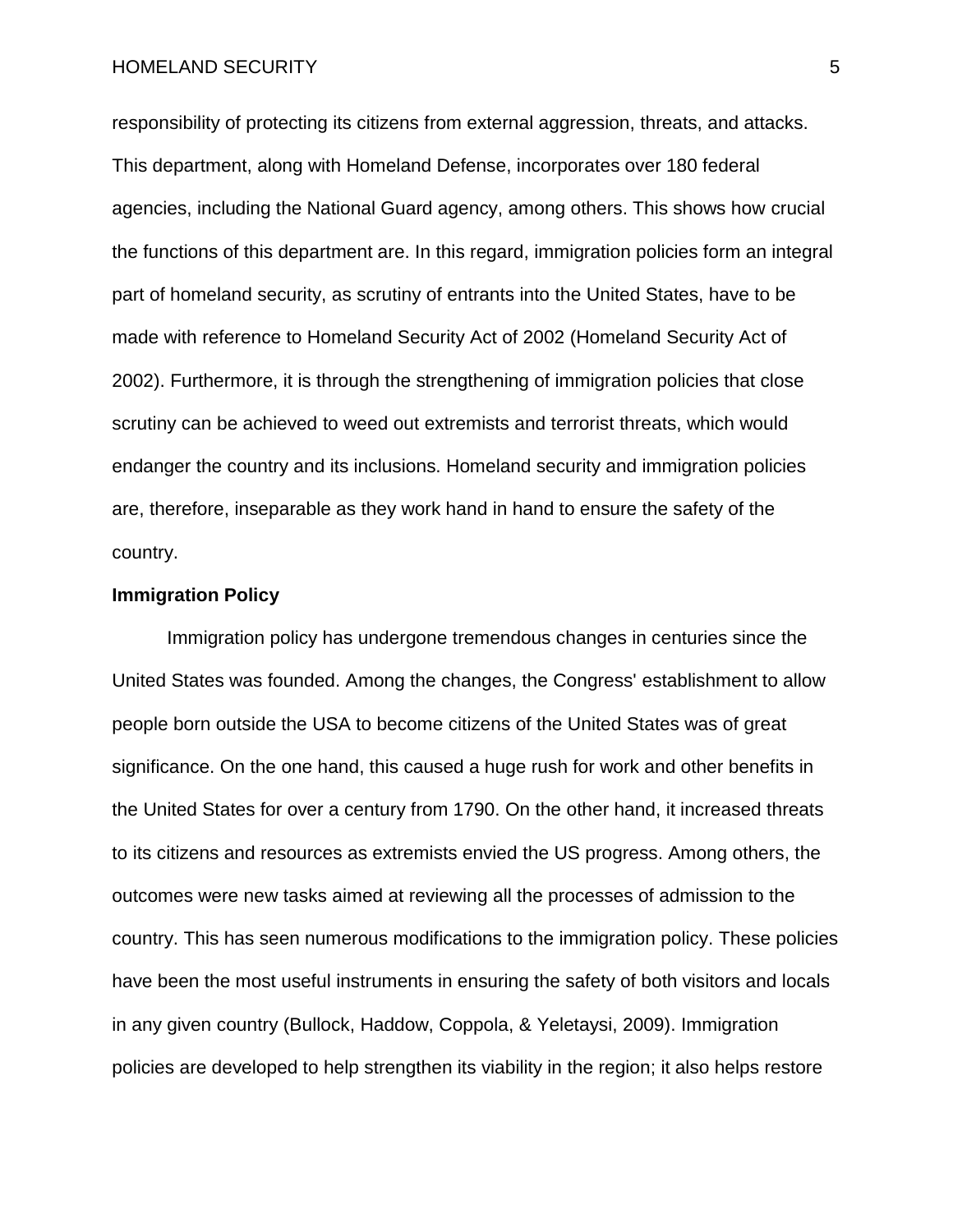confidence in the government's sole objective of protecting its citizen's safety.

The term "Immigration Policy" consists of two words: "immigration" and "policy". Immigration means to enter a foreign country and may also refer to a lawful permanent resident, which means an alien who has been lawfully admitted into a country and given permanent residence status. Therefore, immigration policy may refer to the laws and regulations that have been formulated to guard the process of immigration. The Congress and the Senate are usually in charge of making these statutes. Governments cite security as the main reason for strengthening their safety measures through rigorous immigration processes.

### **Immigration Policy in the United States**

Immigration policy in the United States has undergone several changes over the years to enable it to serve its citizens better. This has been aimed at achieving multiple goals. By doing so, the policy works to establish unity in families. The policy is also used to admit workers with definite skills. For instance, vacancies that experience continuous shortages can be categorized under this section for admittance of immigrants. This would assist the country to mitigate its labor shortages. Again, these policies are aimed at providing safety to people who face various dangers in their respective countries; these may include racial, religious as well as political discrimination, among others. These may be also referred to as asylum seekers with valid grounds for their situations. The policy would, therefore, act to save them from oppressors in their countries of origin. Immigration policy also promotes diversity by enabling admission of people from regions with very low rates of immigrants through a program dubbed "diversity program" (Bullock et al., 2009). This is aimed at making the country a home to the representatives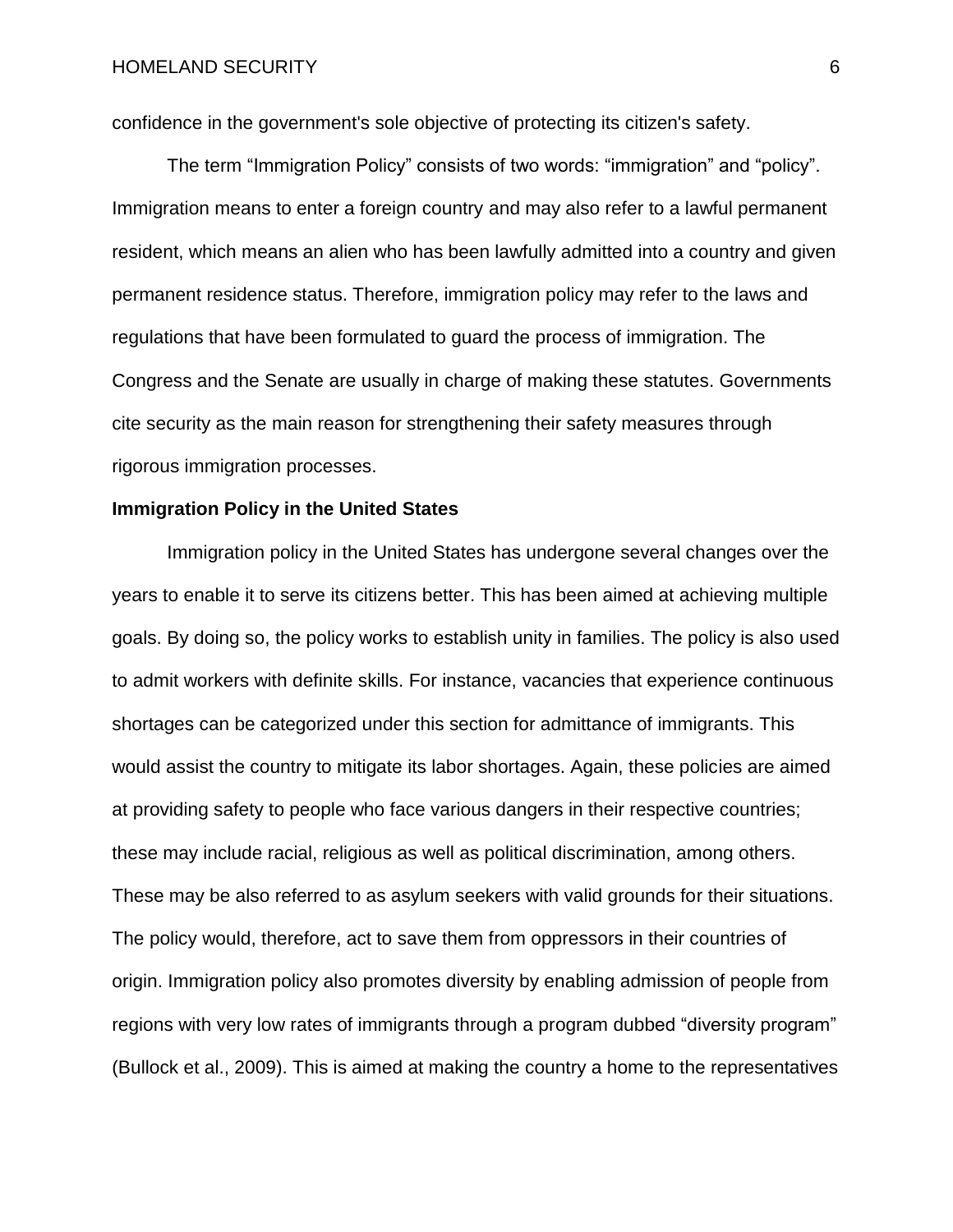of all cultural entities. All these goals of immigration policies are established to enable both temporary and permanent admissions to the United States.

It is quite important to note that these policies are well laid out and stated in the Congressional Budget Office Paper. The policy describes conditions for eligibility of various categories of legal admission to the United States (Congressional Budget Office, 2013). In addition, it provides the current reforms on the policies aimed at strengthening its executions and safety to American population, resources as well as airspace, among others.

#### **Evolution of Immigration Policy in the United States**

As stated above, immigration policy has undergone several modifications since the nation was founded. Policy makers have found it difficult to maintain the same regulations in a dynamic world over the years. The country faces several threats to its existence such as attacks by terrorists witnessed on September 11, 2001, among others. This led to various legislations that continue to link immigration policies to homeland security in monitoring unlawful/lawful immigrants with suspicious activities. Evolution of immigration policies began in 1790 when the Congress allowed people born outside the United States to become its citizens. This led to a colossal influx of people mainly seeking for jobs from all parts of the world. Later on, after about a century, in 1875, the country enacted another law that sought to limit immigration (Kettl, 2007). At first, it was just aimed at prohibiting admission of prostitutes along with other criminals. Due to the continual rise in immigrants, the federal government was given exclusive rights to guard immigration by the Supreme Court. In 1891, Immigration Service was established by the Congress (Kettl, 2007). However, the processing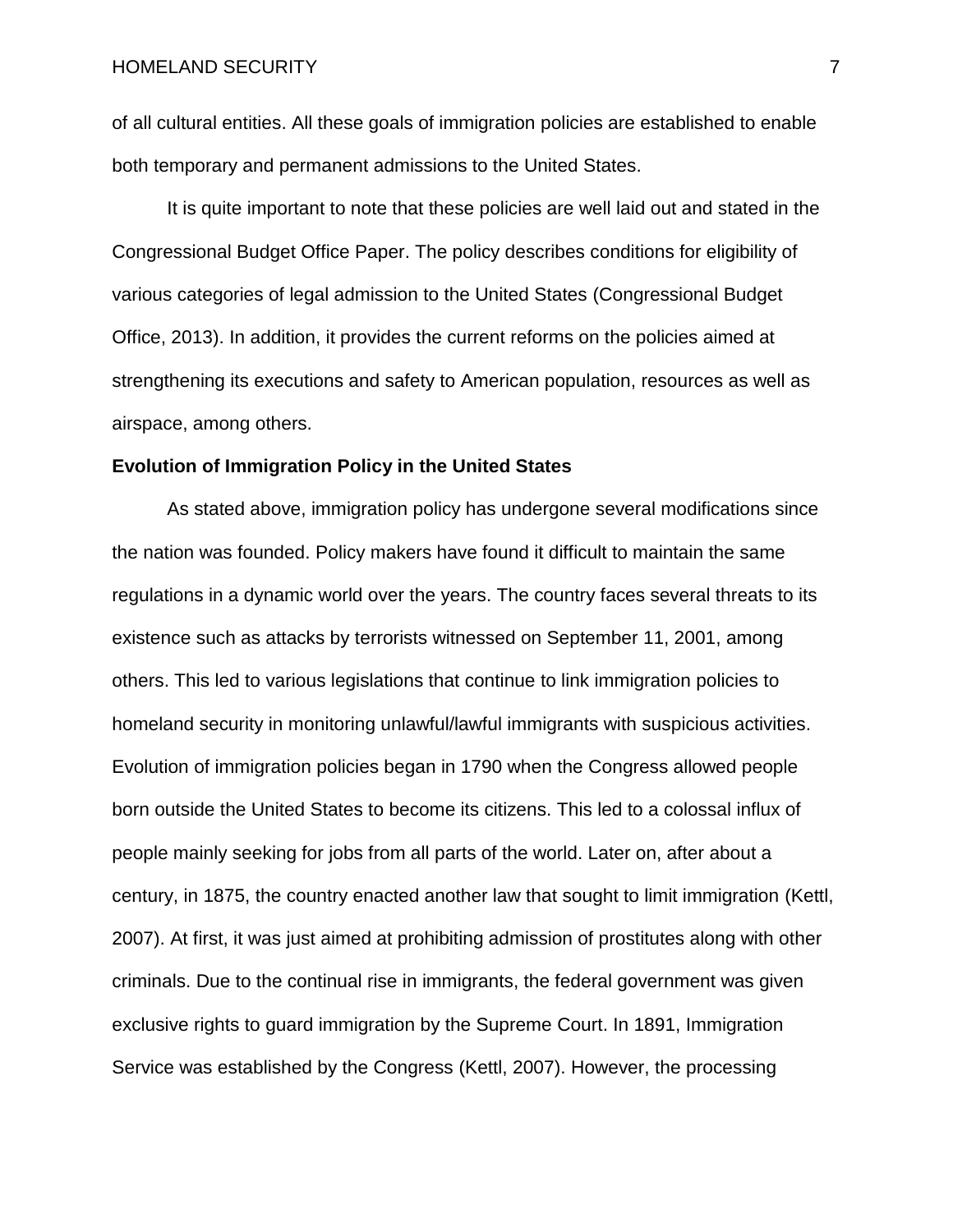responsibilities still rested on the federal government.

Immigration recorded its lowest level during World War I. However, later, it resumed its high levels, subsequently leading to new immigration policies that included the quota system in 1921 and 1924. This system, which favored family reunification, was later abolished in 1965, and a categorical preference system was adopted instead of that. The latter system emphasized on granting admissions to immediate families of citizens of the United States and permanent residents as well as those with valuable skills to the country. Most of these policies are still in place even though various amendments have been made to them. This went into cap ceilings that started with 290,000 per year to a flexible cap of 675,000 immigrants annually. In 2008, the United States granted legal permanent resident status to more than 1.1 million people (Congressional Budget Office, 2013). The flexible part only came into play for unused visas. Later on, Homeland Security Act restructured the immigration policy. Department of Homeland Security became responsible for almost all the immigration and Naturalization Services' functions (Homeland Security Act of 2002). These were done to stem illegal immigrants who might have potential threat to the American population.

#### **Categories of the Lawful Admission to the United States**

Non-United States citizens can be admitted into the country through various ways. They are divided into two main categories, namely, permanent and temporary admissions, also known as immigrant or non-immigrant ones. In this regard, those who gain permanent admissions are commonly referred to as LPRs which means lawful permanent residents. They are usually given the green cards and are allowed to live and work in the United States. In addition, they may be also allowed to apply for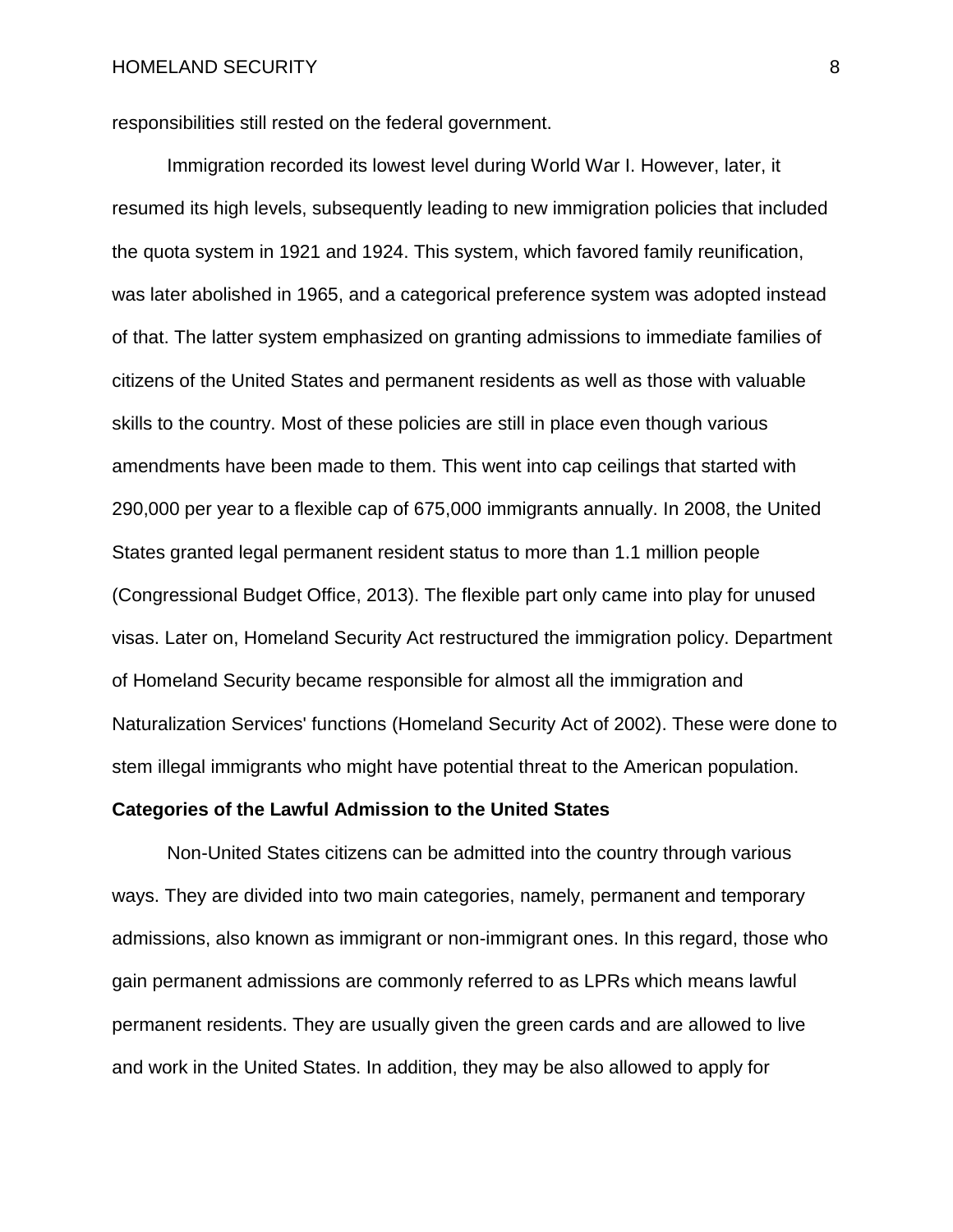#### HOMELAND SECURITY 9

citizenship of the United States. Another way of entering the United States is through temporary admissions. These are usually granted to the non-United States citizens who plan to visit or enter the country for a given period. This may be for purposes of tourism, student exchange, and temporary work, among others. This category of people may or may not be allowed to work in the United States, depending on their visas. Moreover, they are not eligible to apply for citizenship in the United States. Instead, those who wish to apply for the same must first undergo the process of permanent admission (Congress of the United States, 2019).

On the contrary, visas are not capped as it is seen in admissions because the former can be valid for several years. In this case, holders of visas can enter and leave the United States whenever they want until it expires. However, whenever they enter the country, it is recorded by U.S. Citizenship and Immigration Services (USCIS), although departures are never recorded (Congress of the United States, 2019). In some circumstances, people may be denied admissions or visas into the country through categories mentioned above. These may be on the grounds of violations of immigration laws and inadequate documentation as well as for health reasons, among others. Other factors that include numerical limits may also deny those seeking for admissions or visa into the country.

#### **Enforcement of Immigration Laws**

Aliens, as well as immigrants, may be removed or granted inadmissibility in many situations. These include valid grounds for health concerns to the United States population, terrorist suspects, those with a criminal history, and those with a likelihood of getting a public charge. Other grounds under which one may be denied admission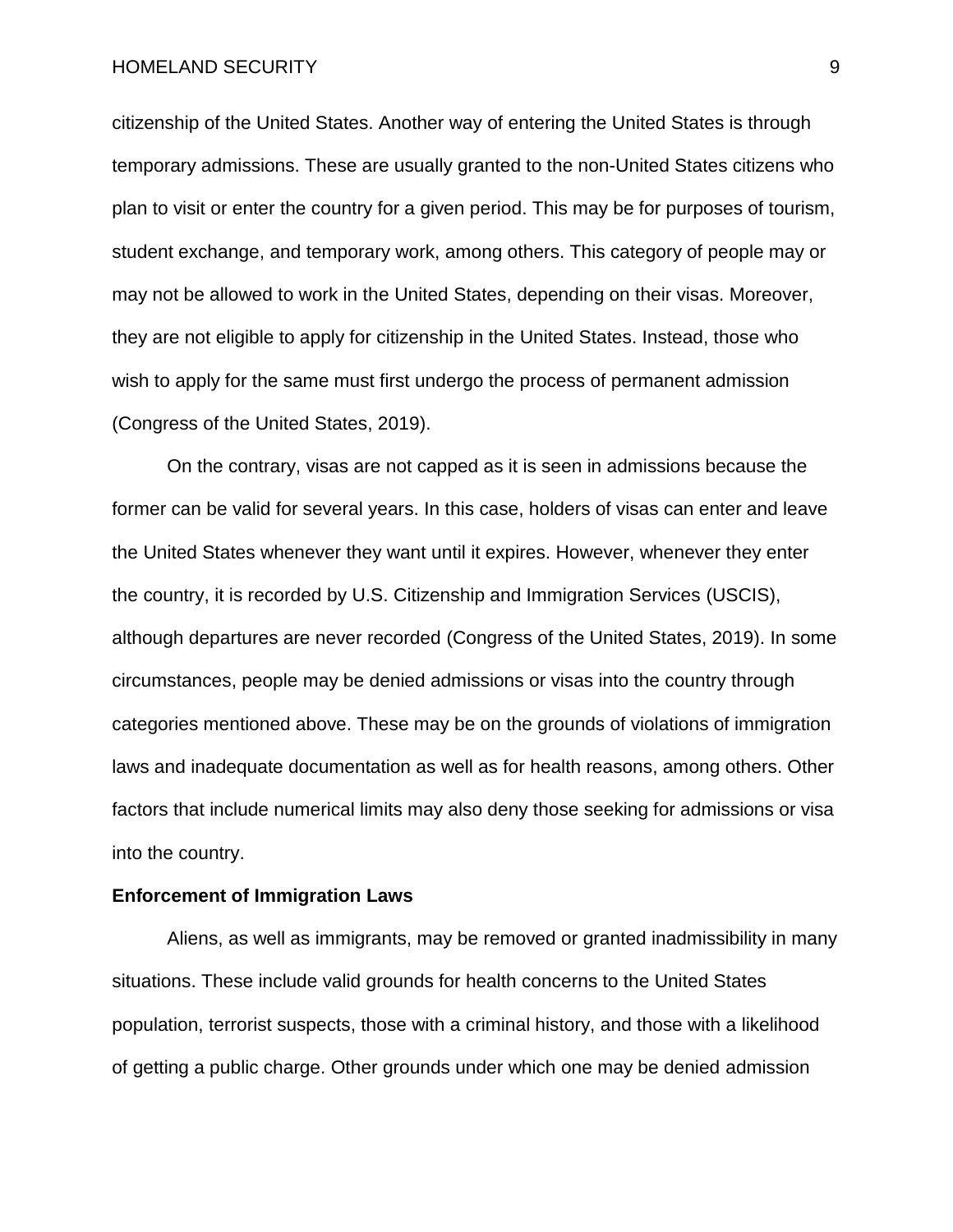HOMELAND SECURITY 10

include possession of fake qualifications and certificates, falsehood, domestic violence, child abuse as well as stalking, among other criminal activities. When immigrants are found to violate any immigration regulations, they are taken through immigration enforcement procedures. This starts with the arrest of individuals found to trespass immigration policies established by USCIS.

Those convicted of violating immigration policies may be deported to their countries of origin with subsequent bans that may include life bans to enter the United States. This can be done through voluntary departure or formal removal. Other forms of punishment may include fines, prohibition of future entry as well as imprisonment. Expedited removals are usually conducted to aliens with fraudulent behaviors or inadmissibility. However, voluntary removals are usually applied to those without criminal acts who were attempting to enter the country (Congress of the United States, 2019). The latter is usually carried out before a court hearing. Any fraudulent or policy violation cases may cause person's departure or adjustment to alien's immigration status.

# **Conclusion**

Immigration policy continues taking a new shape in our always-changing world. The United States, for example, formerly allowed everyone irrespective of their past to enter through its borders. However, this changed as influx grew out of proportion subjecting the country to illegal aliens as well as criminals. Subsequently, various reforms to the immigration policy followed. These were aimed at limiting threats to the national security as well as immigrants with dangerous activities, which include drug trafficking and sexual abuse, among others. Establishing of Homeland Security Act of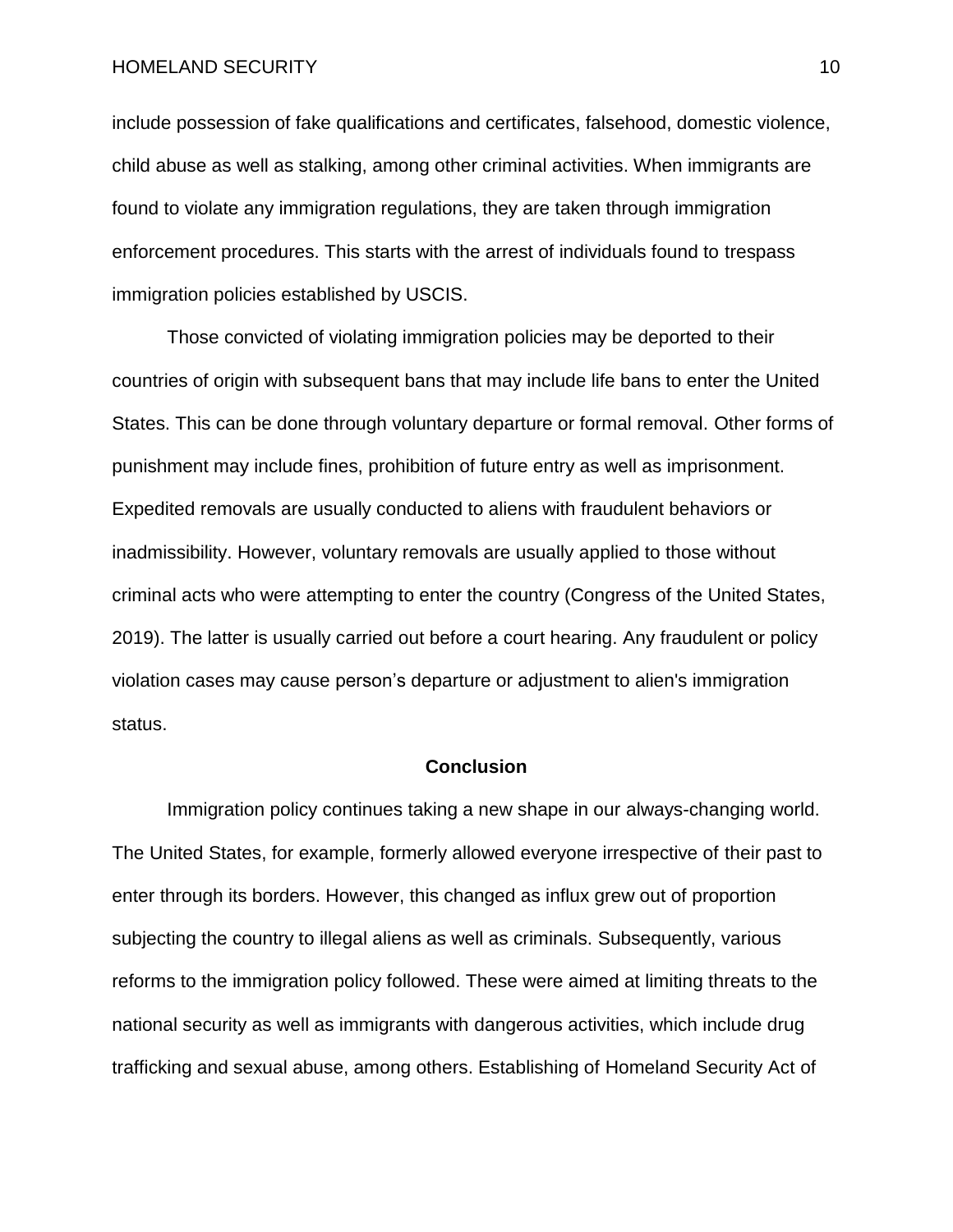2002, which regulates almost all immigration and naturalization services, was done to exclude and prevent any potential risks to the country and its population. The United States of America is now safer with its new reforms on immigration policies.